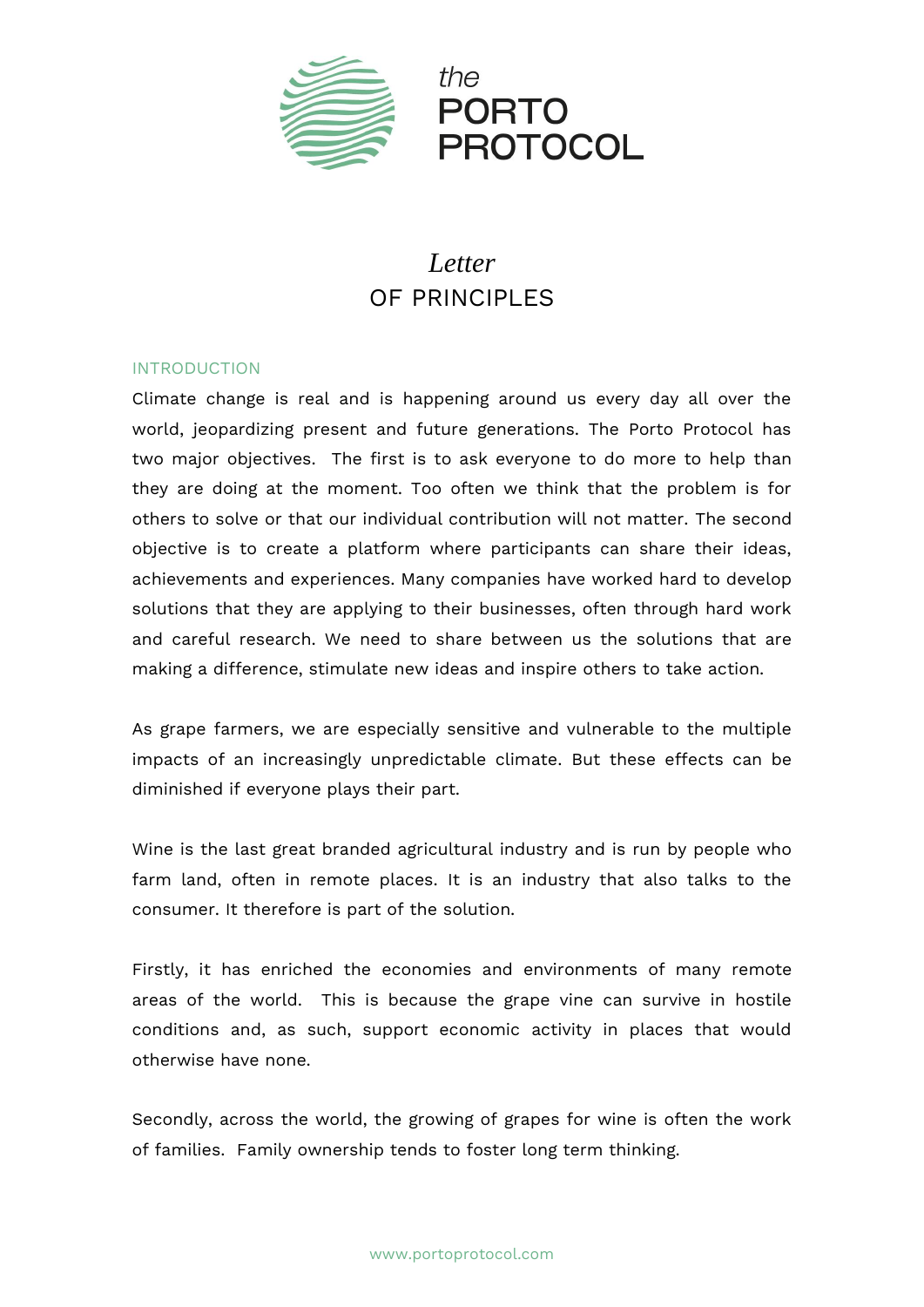## the PORTO PROTOCOL

Thirdly, wine is the world's only branded agricultural product. It has a unique ability to communicate with the consumer. The wine industry talks directly to consumers and consumers listen.

Finally, wine is closely bound to a sense of place. A wine depends for its distinctive character on its 'terroir', a unique combination of vine, climate and geography. It cannot be made anywhere else than its place of origin. Wine growers are custodians of exceptional places, many classified as world heritage. Consumers know this and they care.

*Adrian Bridge* LEADER OF THE PORTO PROTOCOL AND CEO TAYLOR'S PORT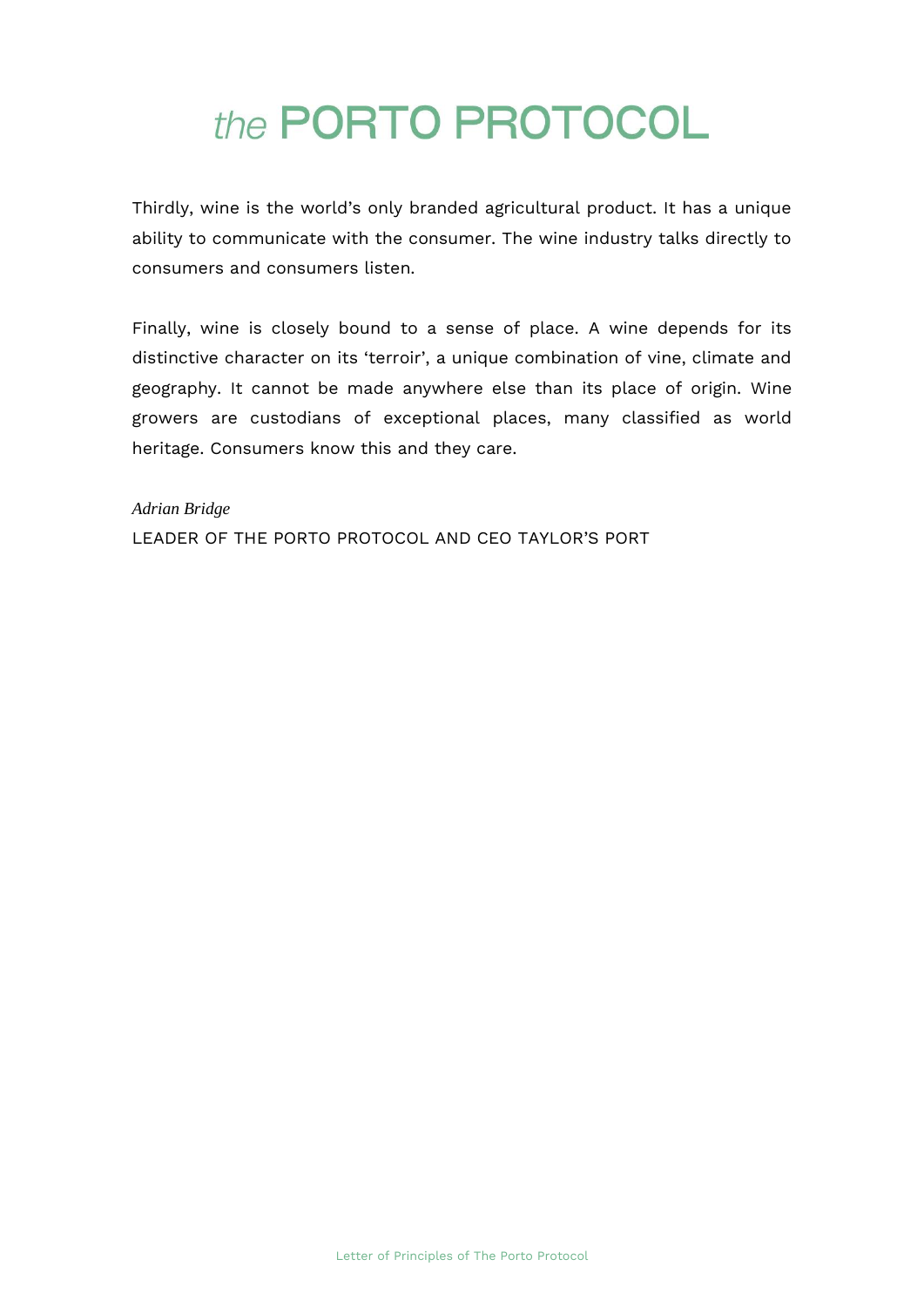# the PORTO PROTOCOL

#### PRINCIPLES

By joining The Porto Protocol, companies are committed to:

- Guide their activity by good environmental practices principles
- **•** Promote, in the respective value chain, this principles that characterize good environmental practices
- **EXECO** Seek to identify opportunities for cooperation with other Porto Protocol members and with external entities, regarding Climate Change
- Execute projects oriented towards the sustainability of the organization
- **EXEC** Disseminate good practices and case studies to The Porto Protocol platform
- **•** Participate in the initiatives promoted by Climate Change Leadership Porto, to support The Porto Protocol
- Publicly report on their development performance
- Appoint a delegate to manage the relationship with The Porto Protocol
- Do more than they are doing at the moment

The Porto Protocol assumes the commitment to its members to:

- Promote, through The Porto Protocol platform the communication and dissemination of good practices of its members, as well as of the projects and other initiatives that companies are the main road to Climate Change fight.
- Develop, together with members, tools to help fight climate change, share/dissemination of innovative ideas and provide access to learning tools, reports and know-how produced by Official Entities
- Encourage debate and companies to explore new concepts
- **■** Maintain a close relationship with its members through a regular communication and promotion of events
- Support the leadership of companies in matters of climate change